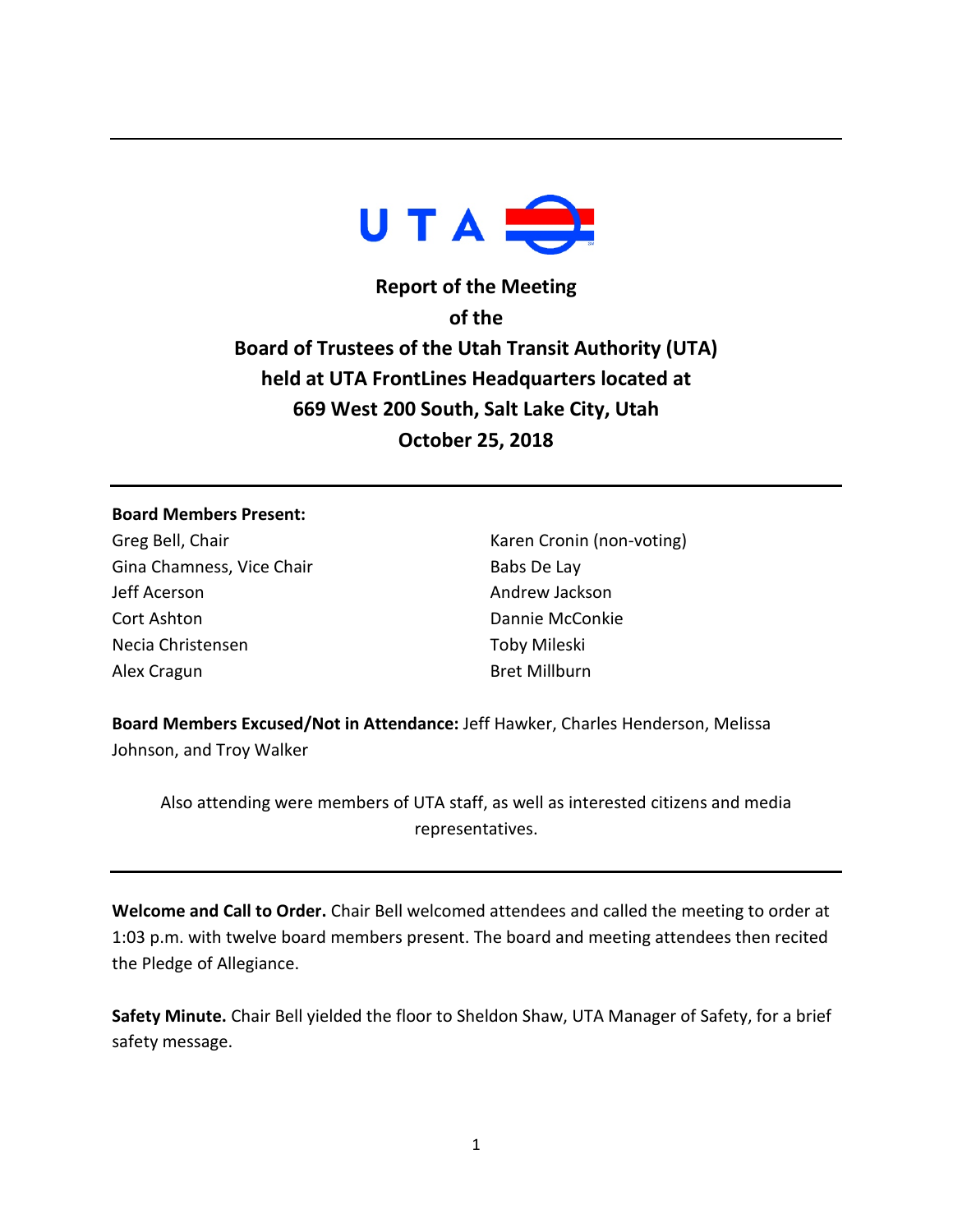**General Public Comment Period.** Public comment was given by Andrew Gruber, Executive Director of the Wasatch Front Regional Council; Claudia Johnson; Andrew Jackson, Executive Director of the Mountainland Association of Governments; Lorin Simpson, UTA Regional General Manager of the Salt Lake Business Unit; Bruce Cardon, UTA General Manager of Commuter Rail; and Matt Sibul, UTA Director of Government Relations. Mr. Gruber expressed appreciation to the board for its leadership in developing the current transit system. Ms. Johnson opined on the importance of transparency for the new board. Mr. Jackson provided information on the utilization of the Utah Valley Express bus rapid transit line and expressed appreciation for its implementation. Mr. Simpson expressed appreciation to the board for approving the construction of the Depot District Clean Fuels Technology Center. Mr. Cardon acknowledged the board for its support of the expansion of commuter rail along the Wasatch Front. Mr. Sibul thanked the board for working collaboratively with the various communities in UTA's service area.

**Item(s) for Consent.** Consent items consisted of the following:

- Approval of September 27, 2018 Board Meeting Report
- Approval of September 12, 2018 Stakeholder & Planning Committee Meeting Report
- Approval of October 10, 2018 Operations & Customer Experience Committee Meeting Report
- Financial Report & Dashboard for August 2018
- 2018 Q3 Investment Report
- Finance & Audit Committee Approved \$200,000-\$999,000 Contracts, Change Orders & Disbursements
	- o 5310 Contract (Kostopolus Dream Foundation)
	- o Employee Holiday Gift Cards (Harmons)

A motion to approve the consent agenda by acclamation was made by Trustee De Lay and seconded by Trustee Christensen. The motion carried unanimously.

# **Committee Updates.**

# **Operations & Customer Experience Committee Update.**

**R2018-10-01: Resolution Approving the December 2018 Change Day Title VI Equity Analysis.** Nichol Bourdeaux, UTA Vice President of External Affairs, summarized proposed route changes, public comment received, and Title VI analysis relative to December change day.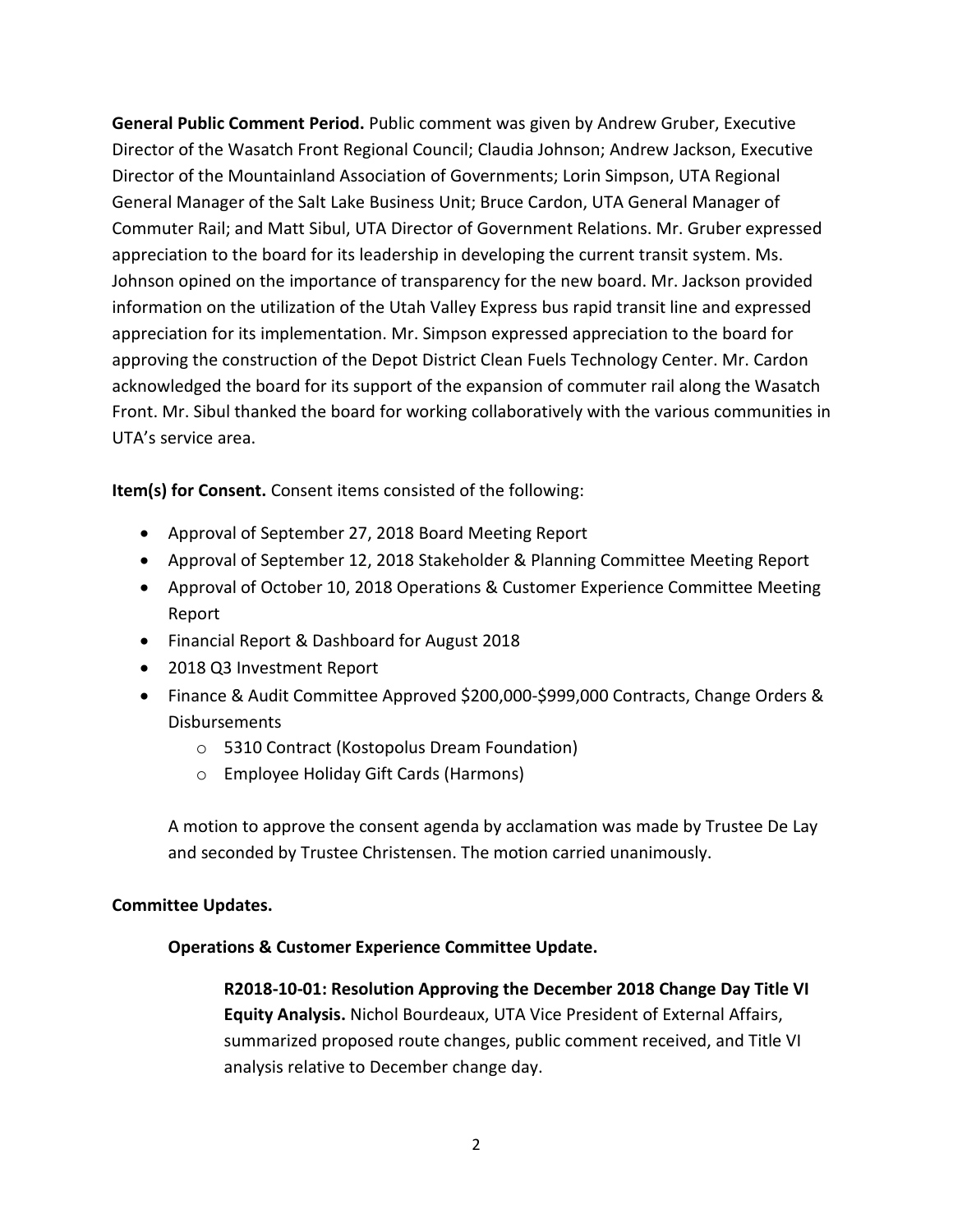**Public Comment.** No public comment was given.

**Board Action.** A motion to approve resolution R2018-10-01 was made by Trustee Cragun and seconded by Trustee Millburn. The motion carried unanimously with affirmative votes from Trustees De Lay, Jackson, McConkie, Mileski, Millburn, Acerson, Ashton, Chamness, Christensen, Cragun, and Bell.

### **Finance and Audit Committee Update.**

**R2018-10-02: Resolution Authorizing Execution of an Interlocal Agreement to Fund the Davis-SLC Community Connector Bus Rapid Transit Project Conceptual Engineering and Environmental Work.** Trustee Millburn and Mary DeLoretto, UTA Director of Capital Projects, summarized the project, which involves construction of a bus rapid transit line from Woods Cross to Salt Lake City, and explained the interlocal agreement.

**Public Comment.** No public comment was given.

**Board Action.** A motion to approve resolution R2018-10-02 was made by Trustee Millburn and seconded by Trustee Cronin. The motion carried unanimously with affirmative votes from Trustees Jackson, McConkie, Mileski, Millburn, Acerson, Ashton, Chamness, Christensen, Cragun, De Lay, and Bell.

**R2018-10-03: Resolution Ratifying the Adoption of the 2019 Tentative Budget.**  Steve Meyer, UTA Interim Executive Director, provided an overview of the key priorities and initiatives addressed in the 2019 tentative budget. Bob Biles, UTA Vice President of Finance, spoke about specific allocations in the budget at both the agency and department levels. Discussion ensued. Staff addressed questions posed by the board on fuel costs, compensation for the new UTA board, new board staffing levels, executive director department budget, contingency funds, long-term sustainability, risk, and funding for innovative mobility, external relations, and capital projects. Trustee Millburn expressed appreciation for the new budget format, but said he had concerns about questions related to the budget and the level of new board compensation.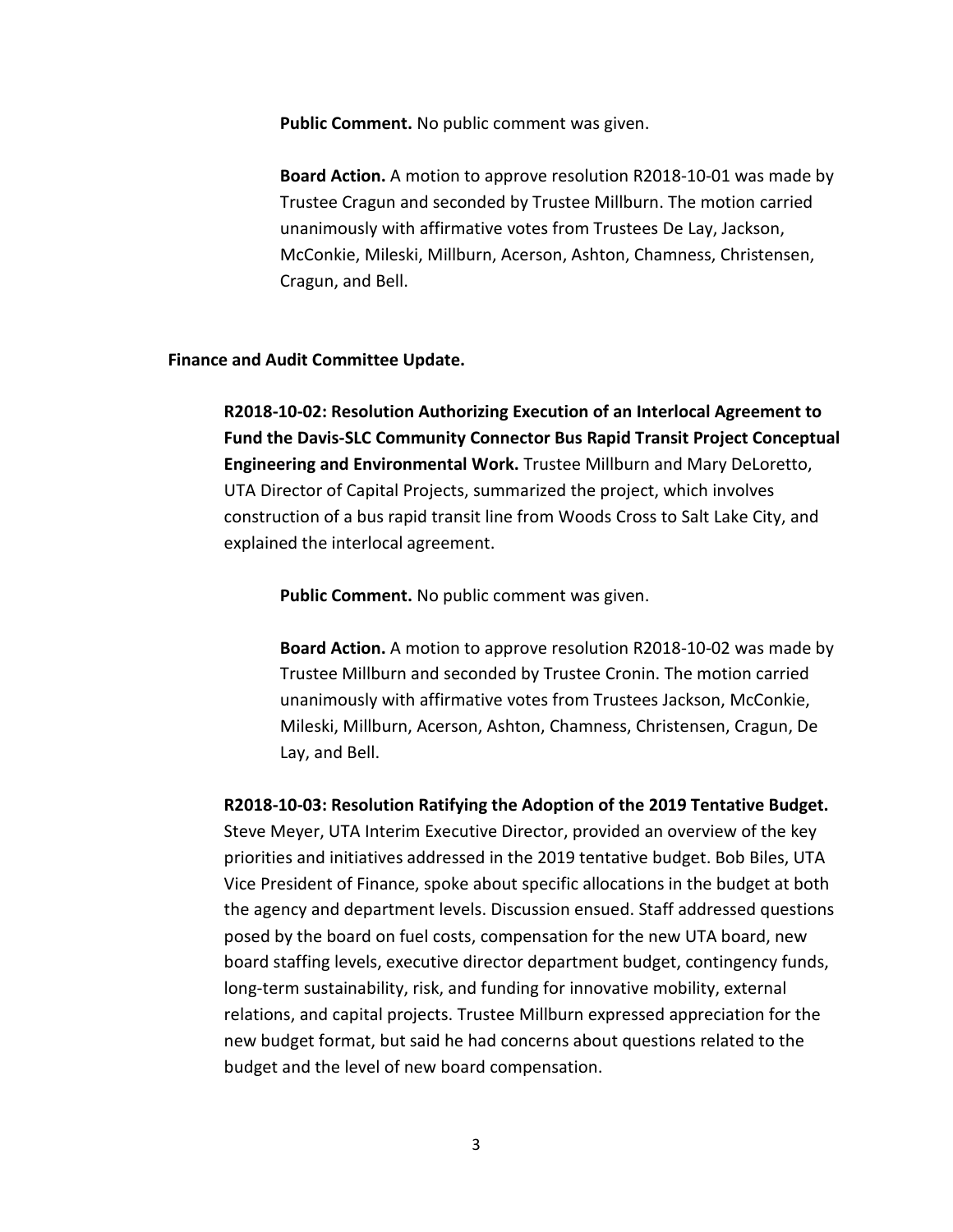Chair Bell left the meeting at 2:38 p.m. Vice Chair Chamness assumed control of the meeting.

Trustee Millburn left the meeting at 2:42 p.m.

**Public Comment.** No public comment was given.

**Board Action.** A motion to approve resolution R2018-10-03 was made by Trustee Jackson and seconded by Trustee Christensen with the understanding that the budget must include the maximum salary for the new board members. The motion carried by majority vote with seven affirmative votes from Trustees Jackson, McConkie, Acerson, Ashton, Chamness, Christensen, and Cragun; two negative votes from Trustees Mileski and De Lay; and no abstentions.

**R2018-10-04: Resolution Authorizing Execution of Stakeholder Agreements for First/Last Mile Connection Program of Projects.** Ms. DeLoretto indicated the agreements referenced in the resolution are revenue agreements related to the first/last mile connection program of projects that authorize the executive director to direct and manage local match funds for the project according to the agreement terms. Discussion ensued. A question was posed by the board regarding signature authority and answered by staff.

**Public Comment.** No public comment was given.

**Board Action.** A motion to approve resolution R2018-10-04 was made by Trustee Mileski and seconded by Trustee Ashton. The motion carried unanimously with affirmative votes from Trustees McConkie, Mileski, Acerson, Ashton, Chamness, Christensen, Cragun, De Lay, and Jackson.

**R2018-10-05: Resolution Authorizing Access to the Utah Public Treasurer's Investment Fund Accounts.** Mr. Biles explained that new signature authority was needed for UTA's Utah Public Treasurer's Investment Fund accounts following the retirement of Richard Swenson, UTA Deputy Treasurer.

**Public Comment.** No public comment was given.

**Board Action.** A motion to approve resolution R2018-10-05 was made by Trustee Mileski and seconded by Trustee Cronin. The motion carried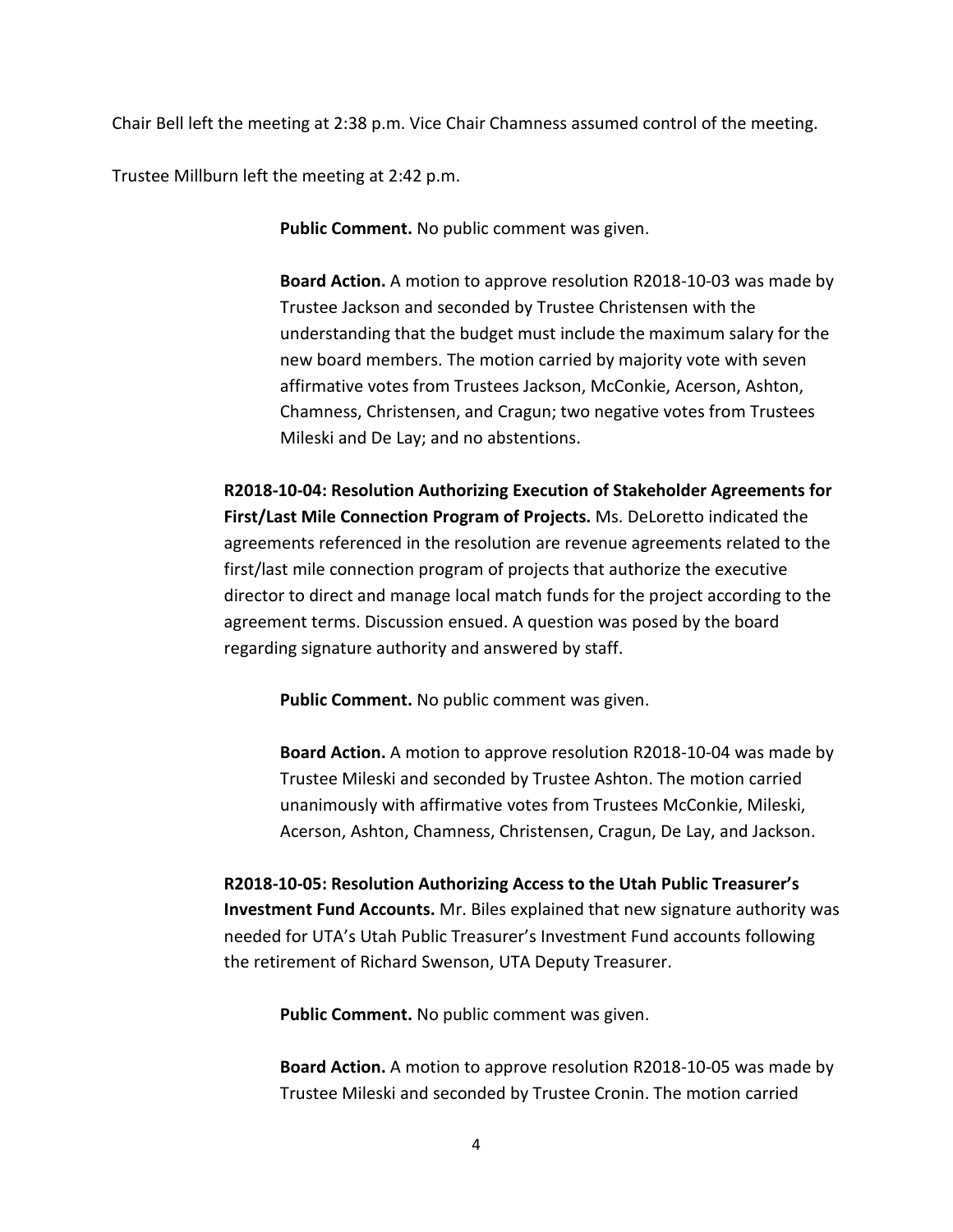unanimously with affirmative votes from Trustees Mileski, Acerson, Ashton, Chamness, Christensen, Cragun, De Lay, Jackson, and McConkie.

Trustee Ashton left the meeting at 3:00 p.m.

**R2018-10-06: Resolution Authorizing Execution of Contract with CareATC to Provide Medical Services at On-Site Medical Clinics.** Kim Ulibarri, UTA Chief People Officer, spoke about UTA's health care benefit cost management strategy, which includes maintaining two on-site health clinics. A new vendor, CareATC, has been selected to provide services at the clinics.

**Public Comment.** Public comment was given by Todd Mills, UTA Senior Supply Chain Manager; Rod Dunn, President of the Amalgamated Transit Union Local 382; and Norm Blessant, Secretary/Treasurer of the Amalgamated Transit Union Local 382. Mr. Mills, Mr. Dunn, and Mr. Blessant all spoke in favor of the clinic.

**Board Action.** Discussion ensued. A motion to approve resolution R2018- 10-06 was made by Trustee Christensen and seconded by Trustee Cragun. The motion carried unanimously with affirmative votes from Trustees Acerson, Chamness, Christensen, Cragun, De Lay, Jackson, McConkie, and Mileski.

**R2018-10-07: Resolution Authorizing Execution of Contract with Crus Oil, Inc. for the Purchase of Petroleum and Fluid Products.** Todd Mills, UTA Senior Supply Chain Manager, summarized the resolution, which authorizes the purchase of petroleum and fluid products used in UTA fleet maintenance.

**Public Comment.** No public comment was given.

**Board Action.** A motion to approve resolution R2018-10-07 was made by Trustee Mileski and seconded by Trustee De Lay. The motion carried unanimously with affirmative votes from Trustees Chamness, Christensen, Cragun, De Lay, Jackson, McConkie, Mileski, and Acerson.

Chair Bell and Trustee Ashton returned to the meeting at 3:10 p.m.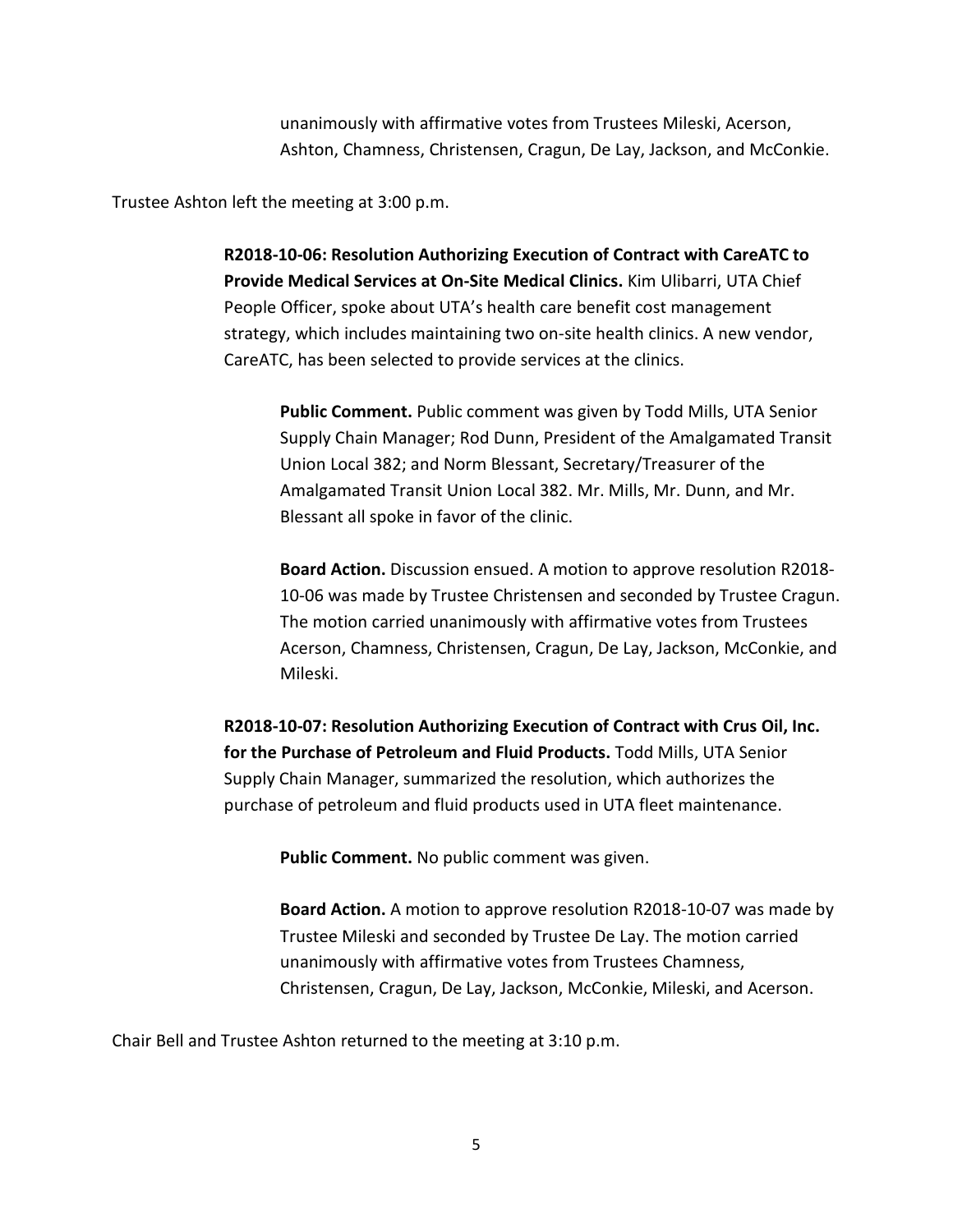**R2018-10-08: Resolution Authorizing the Execution of a Federal Aid Grant Agreement with the Utah Department of Transportation to Provide Funding for the Springville Sharp/Tintic Railroad Connection Project.** Ms. DeLoretto provided an overview of the Springville Sharp/Tintic project, which involves closing a portion of the Tintic industrial lead (including five UTA-maintained grade crossings) and providing a connection between the Tintic and Sharp lines. The project allows for the eventual extension of FrontRunner to Payson.

**Public Comment.** No public comment was given.

**Board Action.** Discussion ensued. Questions on rail line usage, future plans for the Tintic line, and grade crossings were posed by the board and answered by staff. A motion to approve resolution R2018-10-08 was made by Trustee Mileski and seconded by Trustee Cronin. The motion carried unanimously with affirmative votes from Trustees Christensen, Cragun, De Lay, Jackson, McConkie, Mileski, Acerson, Ashton, Chamness, and Bell.

Trustee Christensen expressed appreciation to the employees of UTA, cited accomplishments of the agency over the last two decades, and expressed appreciation to her fellow board members for their work in overseeing the agency.

**Director/Agency Report.** Steve Meyer, UTA Interim Executive Director, delivered a report on topics including:

- Midtown Trolley unveiling
- Utah Valley Express progress
- S-Line double tracking
- Maintenance closures

Chair Bell expressed his gratitude to be affiliated with the organization.

# **Other Business.**

**Final Meeting Minutes.** Chair Bell stated the minutes from today's meeting will require approval and requested a motion to circulate and approve them via e-mail.